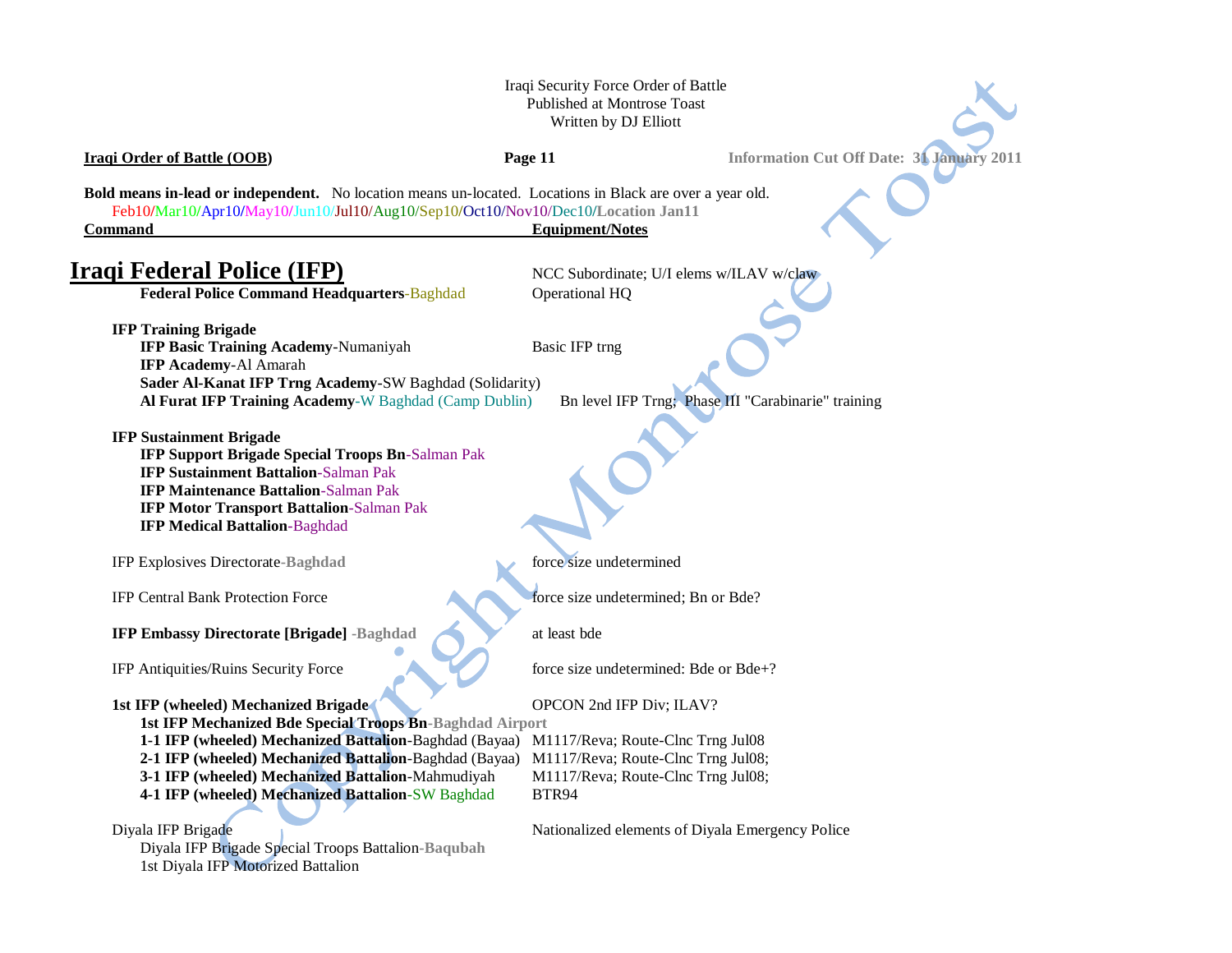2nd Diyala IFP Motorized Battalion 3rd Diyala IFP Motorized Battalion

**Baghdad Emergency Response Brigade** transfering to FP as of May10 **Baghdad ERB Special Troops Battalion**-Baghdad **Baghdad Emergency Response Unit**-New Baghdad **Jisr Diyala Emergency Response Unit**-Jisr Diyala **Medina Emergency Response Unit**-Salman Pak **Abu Ghraib Emergency Response Unit**-Mahmudiyah (trng) **Mahmudiyah Emergency Response Unit**-Mahmudiyah **6th (Taji) Emergency Response Unit**-Taji

Mosul Emergency Police **Elements** transfering to FP in Fall10

TOON S

# **1st Federal Police Motorized Division** CG also is RAC Cmdr

**1st IFP Special Troops Battalion-E Baghdad (JSS Loyalty) 1st Sustainment Battalion-E Baghdad (JSS Loyalty) Nisser Training Academy-SE Baghdad** 3-3/1 administered **1st (Seyafiyaa) IFP Motorized Bn**-NW Baghdad (Kadhimiyah) Uparm trucks; QRF Bn? Phase III grad Oct09 **1/1 IFP Motorized Brigade** Uparm trucks/Reva

**1/1 IFP Brigade Special Troops Bn-E Baghdad (Karadah)**

**2/1 IFP Brigade Special Troops Battalion-Istiqlal**

**3/1 IFP Bde Special Troops Battalion-SE Baghdad 1-3/1 IFP Motorized Battalion**-SE Baghdad (Ma'dain) **2-3/1 IFP Motorized Battalion**-E Baghdad (Al Tameem)

**1-1/1 IFP Motorized Battalion**-Baghdad (Camp Dublin) Phase III grad 28Aug08 **2-1/1 IFP Motorized Battalion**-E Baghdad (Karadah Pen.)

**3-1/1 IFP Motorized Battalion**-E Baghdad (Karadah)

**2/1 IFP Motorized Brigade** Uparm trucks/Reva; elems AAslt trained

**1-2/1 (Wolf) IFP Motorized Battalion-NE Baghdad** Phase III grad 19Feb08 **2-2/1 IFP Motorized Battalion**-Istiqlaal M1117; Phase III grad 21Apr08 **3-2/1 IFP Motorized Battalion**-NE Baghdad (Adhamiyah) Phase III grad 21Jun08 **3/1 IFP Motorized Brigade** Uparm trucks/Reva; elems AAslt trained

**3-3/1 IFP Motorized Battalion-SE Baghdad Administers the Nisser Academy** 

**4/1 (Karrar) IFP Motorized Brigade** Uparm trucks/Reva **4/1 IFP Brigade Special Troops Bn-SE Baghdad (Karadah) 1-4/1 IFP Motorized Battalion**-E Baghdad (New Baghdad) **2-4/1 IFP Motorized Battalion**-E Baghdad (New Baghdad) **3-4/1 IFP Motorized Battalion**-Baghdad (Adhamiyah)

# **2nd Federal Police Motorized Division**

**2nd IFP Special Troops Battalion-W Baghdad (Kadhimiyah) 2nd Sustainment Battalion-W Baghdad (Kadhimiyah) Doura Training Academy**-SW Baghdad (Doura)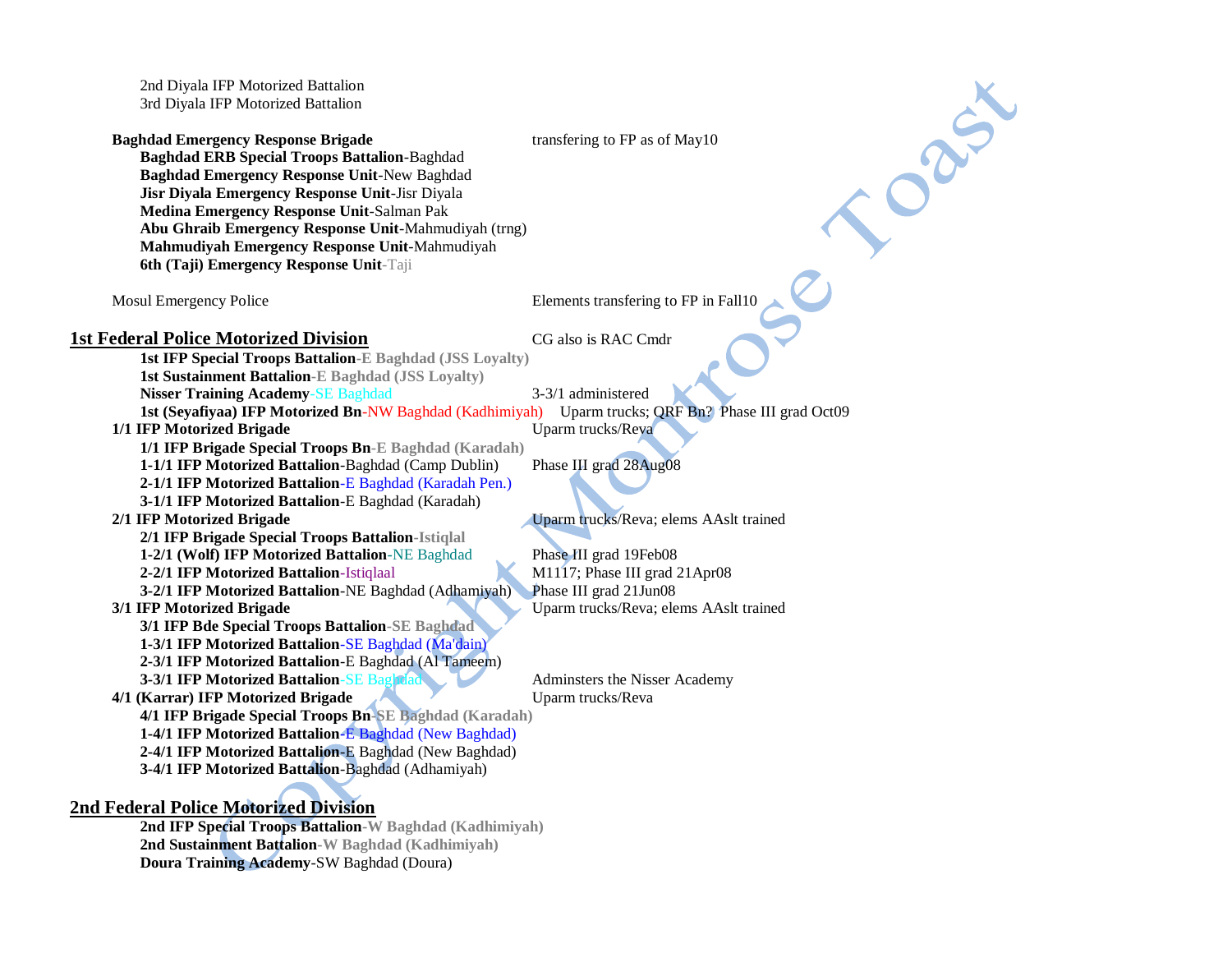| <b>1st (Unity) IFP Motorized Bn-W Baghdad (Kadhimiyah)</b> | QRF Bn?; phase III grad Dec09   |
|------------------------------------------------------------|---------------------------------|
| 5/2 (Sword) IFP Motorized Brigade                          | Uparm trucks/Reva               |
| 5/2 IFP Brigade Special Troops Bn-SW Baghdad (Bayaa)       |                                 |
| 1-5/2 IFP Motorized Battalion-Camp Dublin (trng)           | Phase III grad Feb10            |
| 2-5/2 IFP Motorized Battalion-SW Baghdad (Bayaa)           |                                 |
| 3-5/2 IFP Motorized Battalion-SW Baghdad (Doura)           |                                 |
| 6/2 IFP Motorized Brigade                                  | Uparm trucks/Reva               |
| 6/2 IFP Brigade Special Troops Battalion-Mosul             |                                 |
| 1-6/2 IFP Motorized Battalion-Camp Dublin                  | M1117; phase III grad 12Feb09   |
| 2-6/2 IFP Motorized Battalion-Wajihiyah (Diyala)           |                                 |
| 3-6/2 IFP Motorized Battalion-Camp Dublin                  | Graduated Phase III on 30 Apr09 |
| 7/2 (Lightning) IFP Motorized Brigade                      | Uparm trucks/Reva               |
| 7/2 IFP Brigade Special Troops Battalion-S Baghdad (Doura) |                                 |
| 1-7/2 IFP Motorized Battalion-S Baghdad (Doura)            |                                 |
| 2-7/2 IFP Motorized Battalion-S Baghdad (Doura)            |                                 |
| <b>3-7/2 IFP Motorized Battalion-S Baghdad (Doura)</b>     |                                 |
| 8/2 (Falcon) IFP Motorized Brigade                         | Uparm trucks/Reva               |
| 8/2 IFP Brigade Special Troops Bn-E Baghdad (New Baghdad)  |                                 |
| 1-8/2 IFP Motorized (AAslt) Bn-E Baghdad (New Baghdad)     |                                 |
| 2-8/2 IFP Motorized Battalion-SE Baghdad                   |                                 |
| 3-8/2 IFP Motorized Battalion-E Baghdad (JSS SUJ)          |                                 |

**3rd IFP Special Troops Battalion-Mosul** 3rd Sustainment Battalion planned **Mosul Training Academy**-Mosul **3rd (Justice) IFP Motorized (AAslt) Battalion**-Balad QRF Bn? AAslt qual'd in Sep08 1/3 (Al Askarian) IFP Motorized Brigade Uparm trucks/Reva **1/3 IFP Brigade Special Troops Battalion**-Samarra **1-1/3 IFP Motorized Battalion**-Samarra **2-1/3 IFP Motorized Battalion**-Camp Dublin Graduated Phase III on 30 Apr09 **3-1/3 IFP Motorized Battalion**-Samarra **4-1/3 IFP Motorized Battalion**-Samarra Graduated Phase III on 9 Jul09 **2/3 (Knights Raid) IFP Light Brigade** Uparm trucks/Reva **2/3 IFP Brigade Special Troops Battalion**-W Mosul **1-2/3 IFP Motorized Battalion**-Mosul Grad Phase III 2Dec08. **2-2/3 IFP Motorized Battalion**-W Mosul (al Jededa) **3-2/3 IFP Motorized Battalion**-Mosul (Zinjali) **3/3 (Abu Risha) IFP Light Brigade Uparm trucks/Reva; 3/3 IFP Brigade Special Troops Battalion**-Ramadi **1-3/3 IFP Motorized Battalion**-W Baghdad (Doura) **2-3/3 IFP Motorized Battalion**-Samarra Phase III Grad Oct09 **3-3/3 IFP Motorized Battalion**-Mosul Phase III Grad Dec09 **4/3 (Al Mosuli) IFP Motorized Brigade** Uparm trucks/Reva; redesignated 1/3 Bde?

**3rd Federal Police Motorized Division**<br>3rd **IFP Special Troops Battalion-Mosul** M1117/Uparm trucks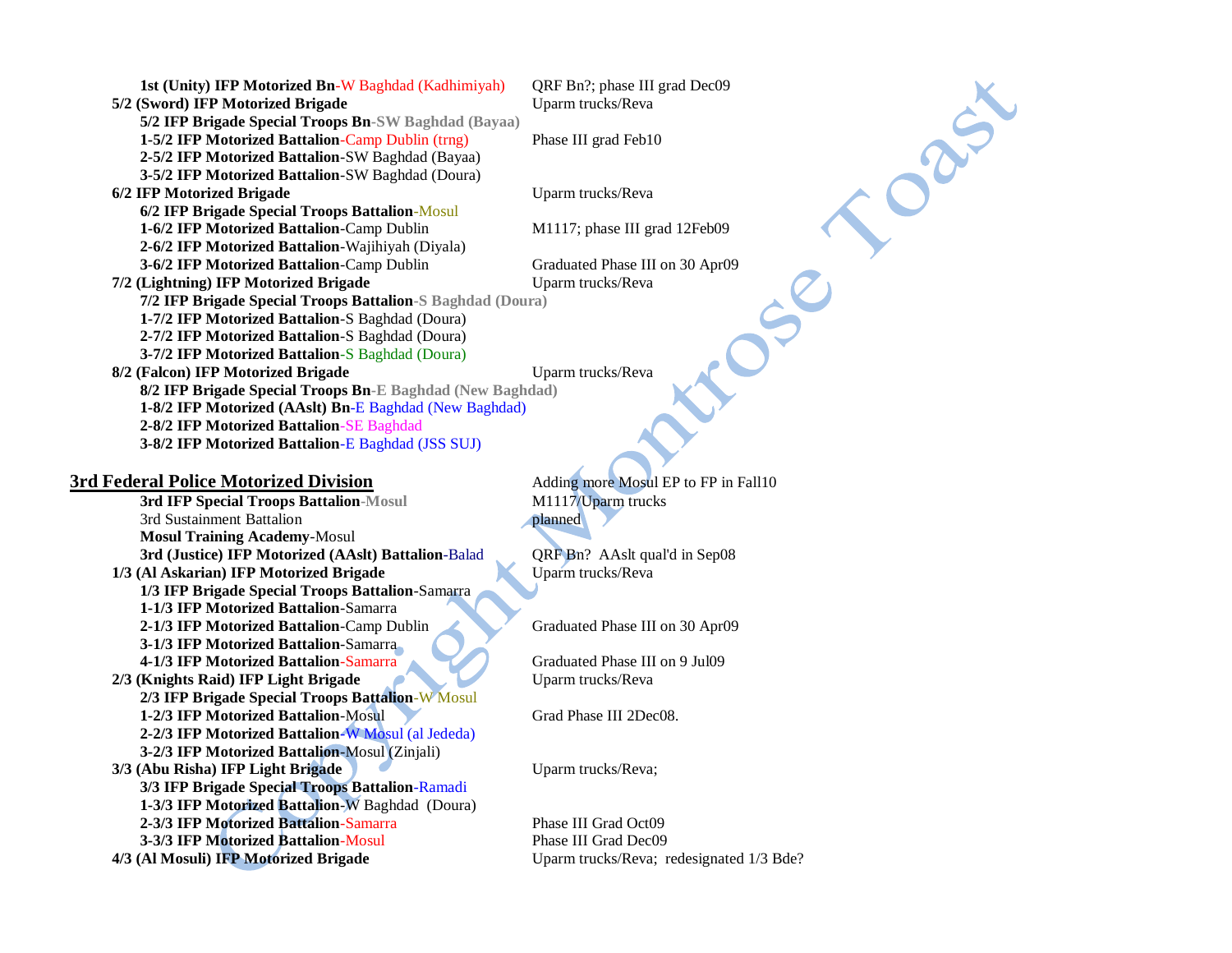**4/3 IFP Brigade Special Troops Battalion**-Mosul **1-4/3 (Salah) IFP Motorized Battalion**-W Mosul **2-4/3 (Jalil) IFP Motorized Battalion**-Mosul (Al Jedeha) **3-4/3 IFP Motorized Battalion**-Mosul (Al Thawra) **3rd (Salahadin) IFP Brigade** Nationalized Salahadin EP in Sep09. **3rd (Salahadin) IFP Special Troops Battalion**-Tikrit **2-3 (Samarra) IFP Motorized Battalion**-Samarra **?-3 (Balad) IFP Motorized Battalion**-Balad Former Balad SWAT

4th Federal Police Motorized Division Basrah, Wasit, Maysan, DhiQar elements to form

4th IFP Special Troops Battalion**-Basrah** 4th Sustainment Battalion planned/forming **Shaibah Training Academy**-Shaibah **ORF Battalion** planned/forming **1/4 (Basrah) IFP Brigade** Uparm trucks/Reva

**1/4 IFP Brigade Special Troops Battalion-Basrah 1-1/4 IFP Motorized Battalion**-Basrah Palace QRF; to be redesignated 3-1/4 IFP Motorized Battalion**-** Planned as of Jan09 **4/4 (Wassit Lions) IFP Brigade** Nationalized Wassit Emergency Police Brigade **4/4 IFP Brigade Special Troops Battalion-Kut 1-4/4 IFP Motorized Battalion-Kut** Phase III grad Feb<sup>10</sup> **2-4/4 IFP Motorized Battalion**-S of Kut **3-4/4 IFP Motorized Battalion**-Numaniyah **5/4 (Maysan) IFP Brigade** Nationalizing Maysan EP Oct09; Elems to other Bdes?

### 5th Federal Police Division

5th IFP Special Troops Battalion planned 5th Sustainment Battalion planned ? Training Academy planned **QRF** Battalion planned ? FP Brigade planned ? FP Brigade Special Troops Bn planned ? IFP Battalion planned ? IFP Battalion planned ? IFP Battalion planned ? FP Brigade planned ? FP Brigade Special Troops Bn planned ? IFP Battalion planned ? IFP Battalion planned

DRA

**2-1/4 IFP Motorized Battalion**-Camp Dublin former 4th DBE Region Cdo; Grad Phase III on 9Jul09

**5/4 IFP Brigade Special Troops Battalion-Amarah** Unk which EP bns transferred and "Nationalized(ing)" 1-5/4 IFP Battalion Unk which EP bns transferred and "Nationalized(ing)" 2-5/4 IFP Battalion Unk which EP bns transferred and "Nationalized(ing)" 3-5/4 IFP Battalion Unk which EP bns transferred and "Nationalized(ing)"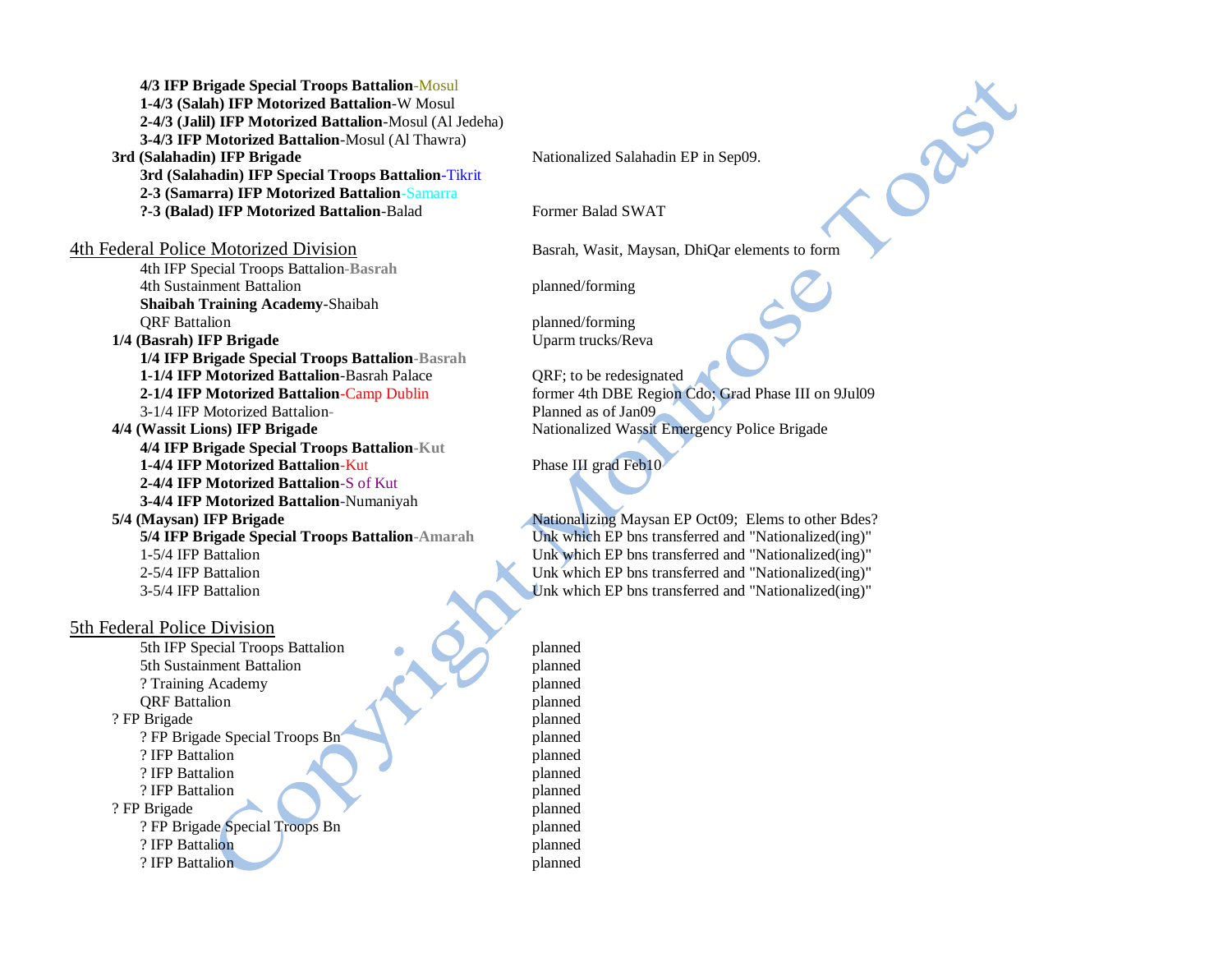? IFP Battalion planned ? FP Brigade planned ? FP Brigade Special Troops Bn planned ? IFP Battalion planned ? IFP Battalion planned ? IFP Battalion planned ? FP Brigade planned ? FP Brigade Special Troops Bn planned ? IFP Battalion planned ? IFP Battalion planned ? IFP Battalion planned ? FP Brigade planned ? FP Brigade Special Troops Bn planned ? IFP Battalion planned ? IFP Battalion planned ? IFP Battalion planned 6th (Zerevani) Federal Police Division planned/force size undetermined: 30,000 reported ? IFP (Zerevani) Special Troops Battalion-Irbil MG commanding ? IFP (Zerevani) Sustainment Battalion-Irbil Graduated April 2010 Zervani Training Academy-Irbil **ORF Battalion** planned ? Zerevani Brigade ? Zerevani Brigade Special Troops Bn-Arbil ? Zerevani Brigade planned ? Zerevani Brigade Special Troops Bn ? IFP Zerevani Battalion 4th class of 36 Zerevani bn trainers grad Phase III Aug10 ? IFP Zerevani Battalion 5th class of Zerevani bn trainers grad Phase III Sep10 ? IFP Zerevani Battalion 6th class of Zerevani bn trainers grad Phase III Dec10 ? Zerevani Brigade planned ? Zerevani Brigade Special Troops Bn planned ? IFP Zerevani Battalion planned ? IFP Zerevani Battalion planned ? IFP Zerevani Battalion planned ? Zerevani Brigade planned ? Zerevani Brigade Special Troops Bn planned ? IFP Zerevani Battalion planned ? IFP Zerevani Battalion planned ? IFP Zerevani Battalion planned ? Zerevani Brigade planned ? Zerevani Brigade Special Troops Bn planned

? IFP Zerevani Battalion 1st class of 40 Zerevani bn trainers grad Phase III Dec09 ? IFP Zerevani Battalion 2nd class of 40 Zerevani bn trainers grad Phase III Mar10 ? IFP Zerevani Battalion 3rd class of 40 Zerevani bn trainers grad Phase III May10

Casix